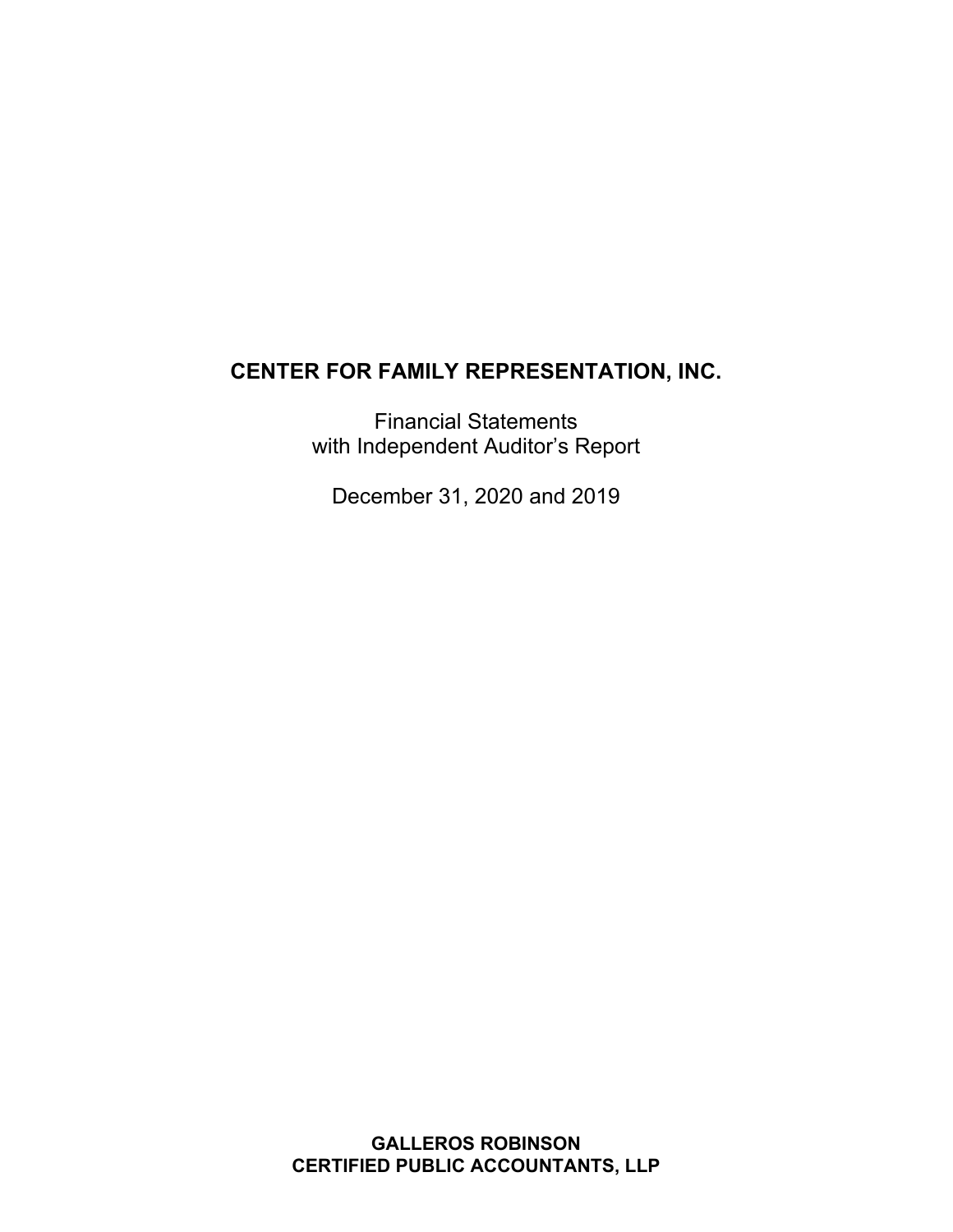# **DECEMBER 31, 2020 AND 2019**

| <b>TABLE OF CONTENTS</b>                 | Page    |
|------------------------------------------|---------|
| Independent Auditor's Report             | $1 - 2$ |
| <b>FINANCIAL STATEMENTS</b>              |         |
| <b>Statements of Financial Position</b>  | 3       |
| <b>Statements of Activities</b>          | 4       |
| <b>Statements of Functional Expenses</b> | 5       |
| <b>Statements of Cash Flows</b>          | 6       |
| Notes to Financial Statements            | 7-17    |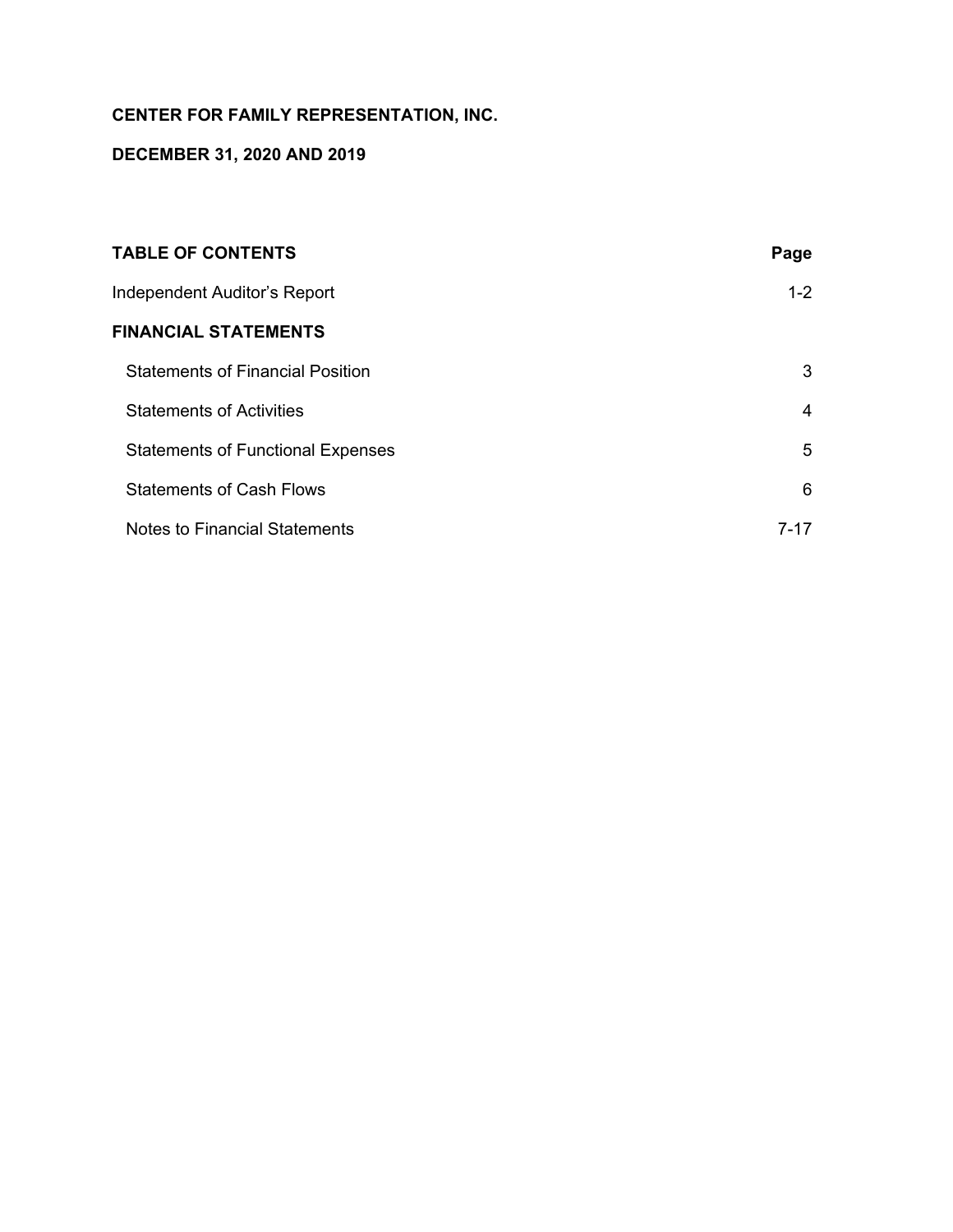

# **INDEPENDENT AUDITOR'S REPORT**

To the Board of Directors of Center for Family Representation, Inc.

We have audited the accompanying financial statements of Center for Family Representation, Inc. ("CFR"), which comprise the statement of financial position as of December 31, 2020, and the related statements of activities, functional expenses, and cash flows for the year then ended, and the related notes to the financial statements.

# **Management's Responsibility for the Financial Statements**

Management is responsible for the preparation and fair presentation of these financial statements in accordance with accounting principles generally accepted in the United States of America; this includes the design, implementation, and maintenance of internal control relevant to the preparation and fair presentation of financial statements that are free from material misstatement, whether due to fraud or error.

# **Auditor's Responsibility**

Our responsibility is to express an opinion on these financial statements based on our audit. We conducted our audit in accordance with auditing standards generally accepted in the United States of America. Those standards require that we plan and perform the audit to obtain reasonable assurance about whether the financial statements are free from material misstatement.

An audit involves performing procedures to obtain audit evidence about the amounts and disclosures in the financial statements. The procedures selected depend on the auditor's judgment, including the assessment of the risks of material misstatement of the financial statements, whether due to fraud or error. In making those risk assessments, the auditor considers internal control relevant to the entity's preparation and fair presentation of the financial statements in order to design audit procedures that are appropriate in the circumstances, but not for the purpose of expressing an opinion on the effectiveness of the entity's internal control. Accordingly, we express no such opinion. An audit also includes evaluating the appropriateness of accounting policies used and the reasonableness of significant accounting estimates made by management, as well as evaluating the overall presentation of the financial statements.

We believe that the audit evidence we have obtained is sufficient and appropriate to provide a basis for our audit opinion.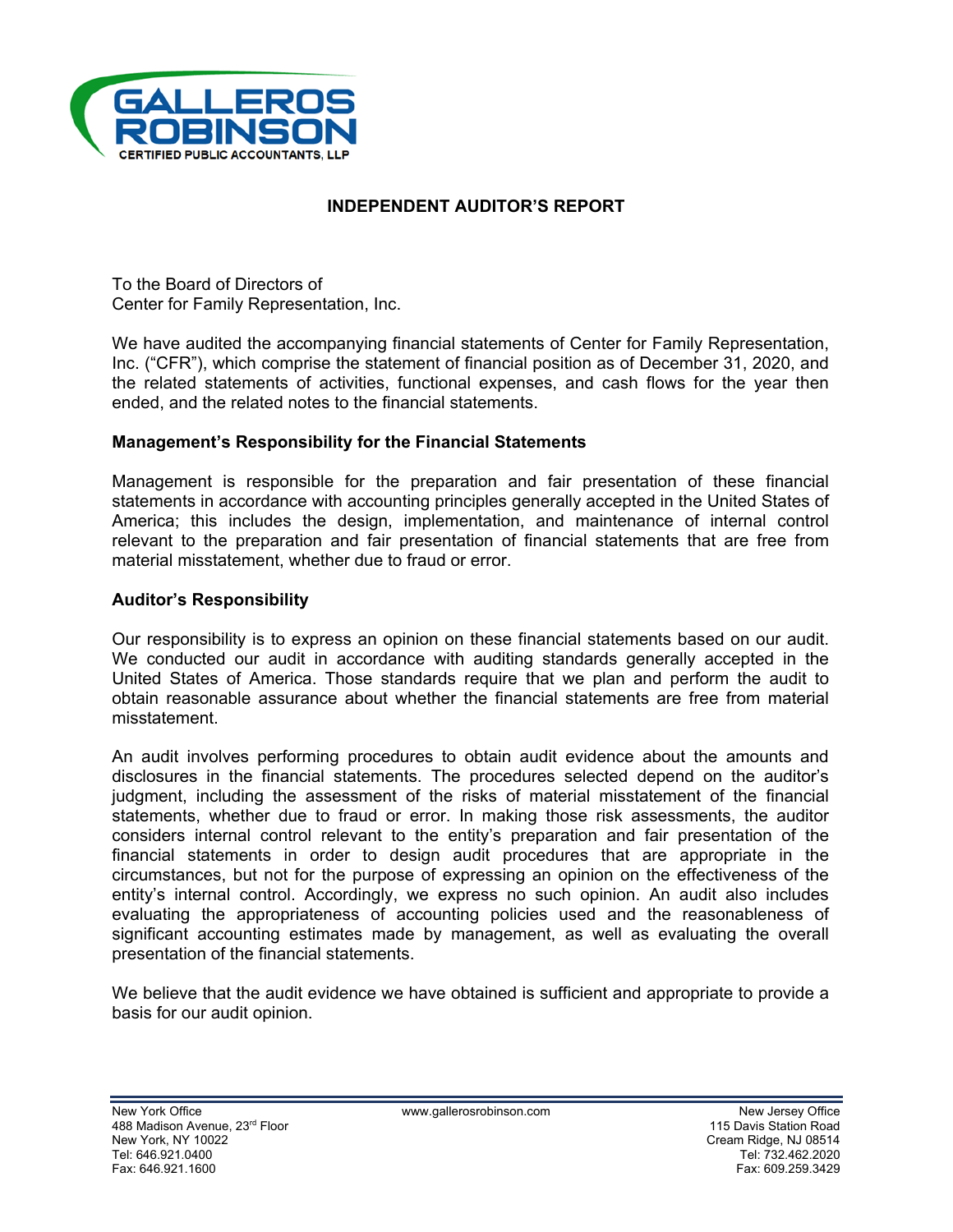#### **To The Board of Directors Center for Family Representation, Inc. Page 2**

# **Opinion**

In our opinion, the 2020 financial statements referred to above present fairly, in all material respects, the financial position of Center for Family Representation, Inc. as of December 31, 2020, and the changes in its net assets and its cash flows for the year then ended in accordance with accounting principles generally accepted in the United States of America.

#### **Adjustments to Prior Period Financial Statements**

The financial statements of Center for Family Representation, Inc. as of December 31, 2019, were audited by other auditors whose opinion dated December 8, 2020 on those statements was qualified because CFR accounted for rent expense in accordance with the terms of the lease as it becomes payable. Accounting principles generally accepted in the United States of America require that rent expense should be recorded on the straight-line basis over the life of the lease. As discussed in Note 11, CFR has restated its 2019 financial statements during the current year to account for rent expense on the straight-line basis, in accordance with accounting principles generally accepted in the United States of America. The other auditors reported on the 2019 financial statements before the restatement.

As part of our audit of the 2020 financial statements, we also audited adjustments described in Note 11 that were applied to restate the 2019 financial statements. In our opinion, such adjustments are appropriate and have been properly applied. We were not engaged to audit, review, or apply any procedures to the 2019 financial statements of CFR other than with respect to the adjustments and, accordingly, we do not express an opinion or any other form of assurance on the 2019 financial statements as a whole.

# Galleros Robinson CPAs, LLP

New York, New York September 22, 2021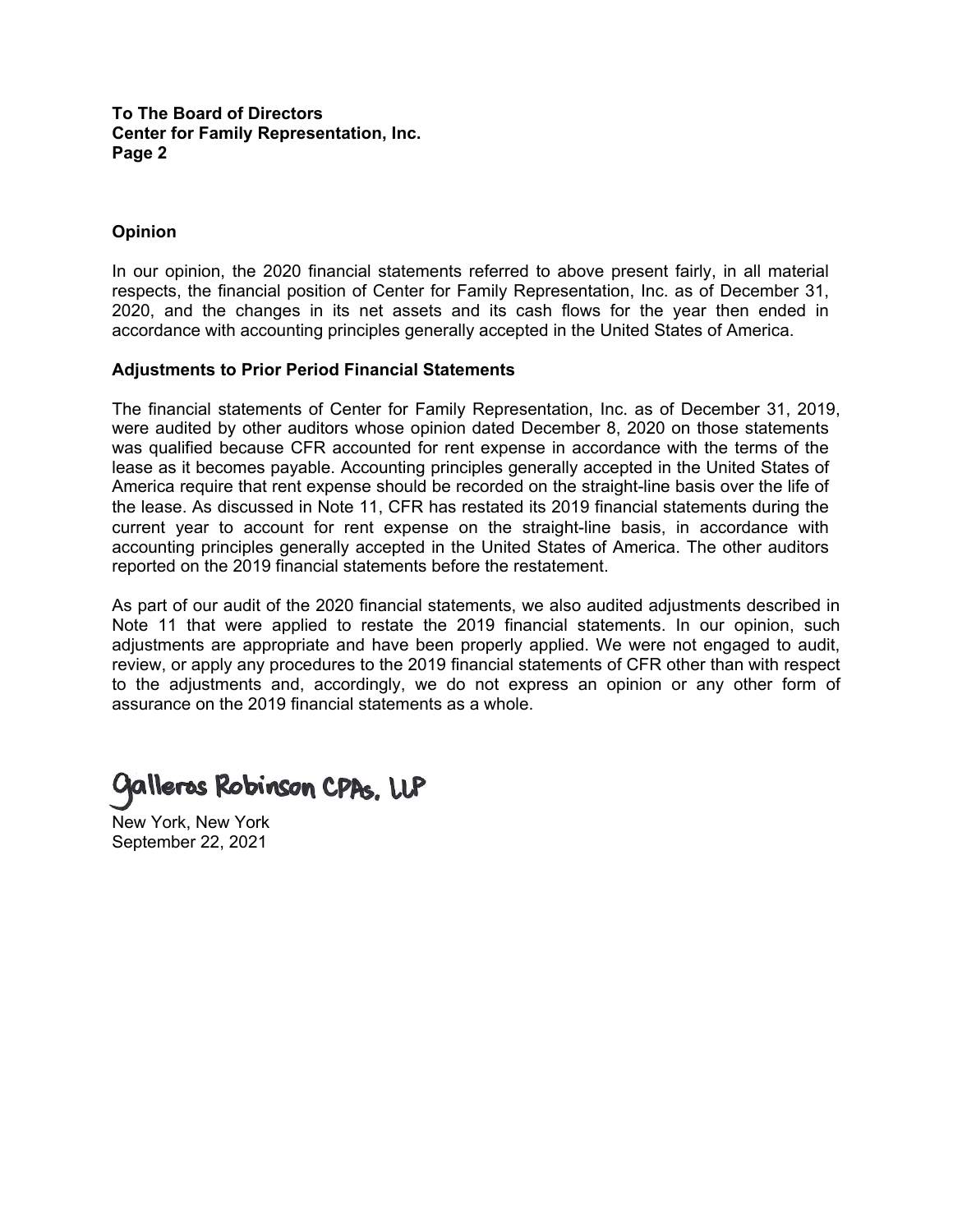# **STATEMENTS OF FINANCIAL POSITION**

# **DECEMBER 31, 2020 AND 2019**

| 2020            | 2019 (Restated)      |
|-----------------|----------------------|
|                 |                      |
| \$<br>1,715,226 | \$<br>1,129,335      |
| 3,053,853       | 4,027,190            |
| 1,829,666       | 1,192,877            |
| 246,536         | 142,594              |
| 202,759         | 200,398              |
| 454,457         | 332,405              |
| 174,100         | 174,100              |
| \$<br>7,676,597 | \$<br>7,198,899      |
|                 |                      |
|                 |                      |
| \$<br>765,596   | \$<br>496,180        |
|                 | 425,426              |
|                 | 1,704,038            |
| 2,953,874       | 2,625,644            |
|                 |                      |
|                 |                      |
| 4,522,723       | 4,323,255            |
| 200,000         | 250,000              |
| 4,722,723       | 4,573,255            |
| \$<br>7,676,597 | \$<br>7,198,899      |
|                 | 341,092<br>1,847,186 |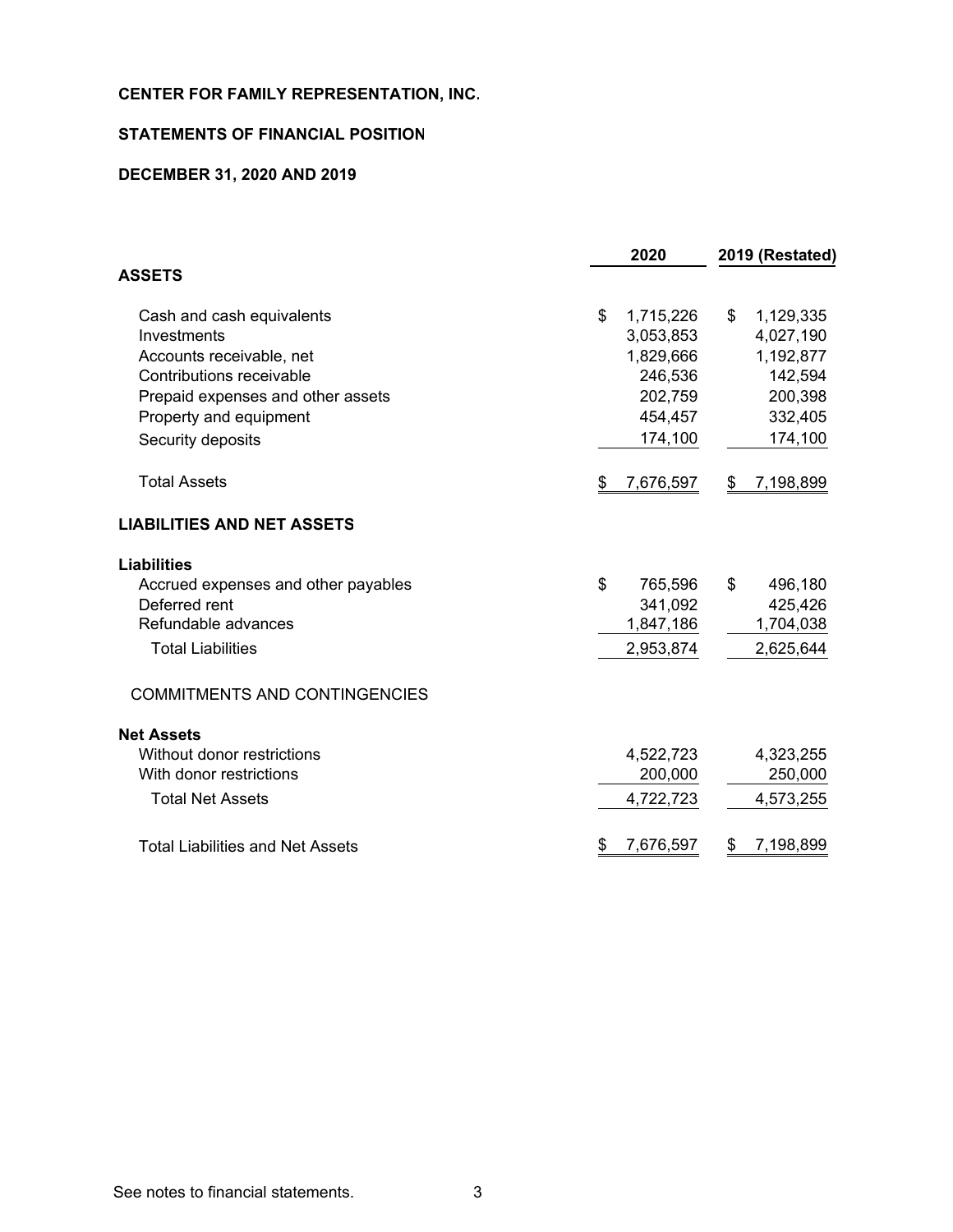#### **STATEMENTS OF FINANCIAL POSITION**

#### **YEARS ENDED DECEMBER 31, 2020 AND 2019**

|                                                 | 2020 |                                             |    |                                          |    | 2019         |    |                                                           |    |                                                        |    |                            |
|-------------------------------------------------|------|---------------------------------------------|----|------------------------------------------|----|--------------|----|-----------------------------------------------------------|----|--------------------------------------------------------|----|----------------------------|
|                                                 |      | <b>Without Donor</b><br><b>Restrictions</b> |    | <b>With Donor</b><br><b>Restrictions</b> |    | <b>Total</b> |    | <b>Without Donor</b><br><b>Restrictions</b><br>(Restated) |    | <b>With Donor</b><br><b>Restrictions</b><br>(Restated) |    | <b>Total</b><br>(Restated) |
| <b>SUPPORT AND REVENUE</b>                      |      |                                             |    |                                          |    |              |    |                                                           |    |                                                        |    |                            |
| Contributions - foundations                     | \$   | 715,690                                     | \$ | 200,000                                  | \$ | 915,690      | \$ | 210,419                                                   | \$ | 250,000                                                | \$ | 460,419                    |
| Contributions - other                           |      | 156,445                                     |    |                                          |    | 156,445      |    | 125,495                                                   |    |                                                        |    | 125,495                    |
| Special events (net of expenses of nil in 2020) |      |                                             |    |                                          |    |              |    |                                                           |    |                                                        |    |                            |
| and \$114,608 in 2019)                          |      | 273,649                                     |    |                                          |    | 273,649      |    | 276,272                                                   |    |                                                        |    | 276,272                    |
| Government contracts                            |      | 11,510,288                                  |    |                                          |    | 11,510,288   |    | 10,956,890                                                |    |                                                        |    | 10,956,890                 |
| Training revenue                                |      | 14,795                                      |    |                                          |    | 14,795       |    | 17,400                                                    |    |                                                        |    | 17,400                     |
| Interest                                        |      | 16,725                                      |    |                                          |    | 16,725       |    | 24,075                                                    |    |                                                        |    | 24,075                     |
| Net assets released from restrictions           |      | 250,000                                     |    | (250,000)                                |    |              |    | 458,500                                                   |    | (458, 500)                                             |    |                            |
| <b>Total Support and Revenue</b>                |      | 12,937,592                                  |    | (50,000)                                 |    | 12,887,592   |    | 12,069,051                                                |    | (208, 500)                                             |    | 11,860,551                 |
| <b>EXPENSES</b>                                 |      |                                             |    |                                          |    |              |    |                                                           |    |                                                        |    |                            |
| Program services                                |      | 11,267,443                                  |    |                                          |    | 11,267,443   |    | 10,160,070                                                |    |                                                        |    | 10,160,070                 |
| Management and general                          |      | 1,131,455                                   |    |                                          |    | 1,131,455    |    | 859.932                                                   |    |                                                        |    | 859,932                    |
| Fundraising and development                     |      | 339.226                                     |    |                                          |    | 339,226      |    | 383,159                                                   |    |                                                        |    | 383,159                    |
| <b>Total Expenses</b>                           |      | 12,738,124                                  |    |                                          |    | 12,738,124   |    | 11,403,160                                                |    |                                                        |    | 11,403,160                 |
| <b>CHANGE IN NET ASSETS</b>                     |      | 199,468                                     |    | (50,000)                                 |    | 149,468      |    | 665,891                                                   |    | (208, 500)                                             |    | 457,391                    |
| <b>NET ASSETS AT BEGINNING OF YEAR</b>          |      | 4,323,255                                   |    | 250,000                                  |    | 4,573,255    |    | 3,657,364                                                 |    | 458,500                                                |    | 4,115,864                  |
| <b>NET ASSETS AT END OF YEAR</b>                |      | 4,522,723                                   | \$ | 200,000                                  | \$ | 4,722,723    | \$ | 4,323,255                                                 | \$ | 250,000                                                | \$ | 4,573,255                  |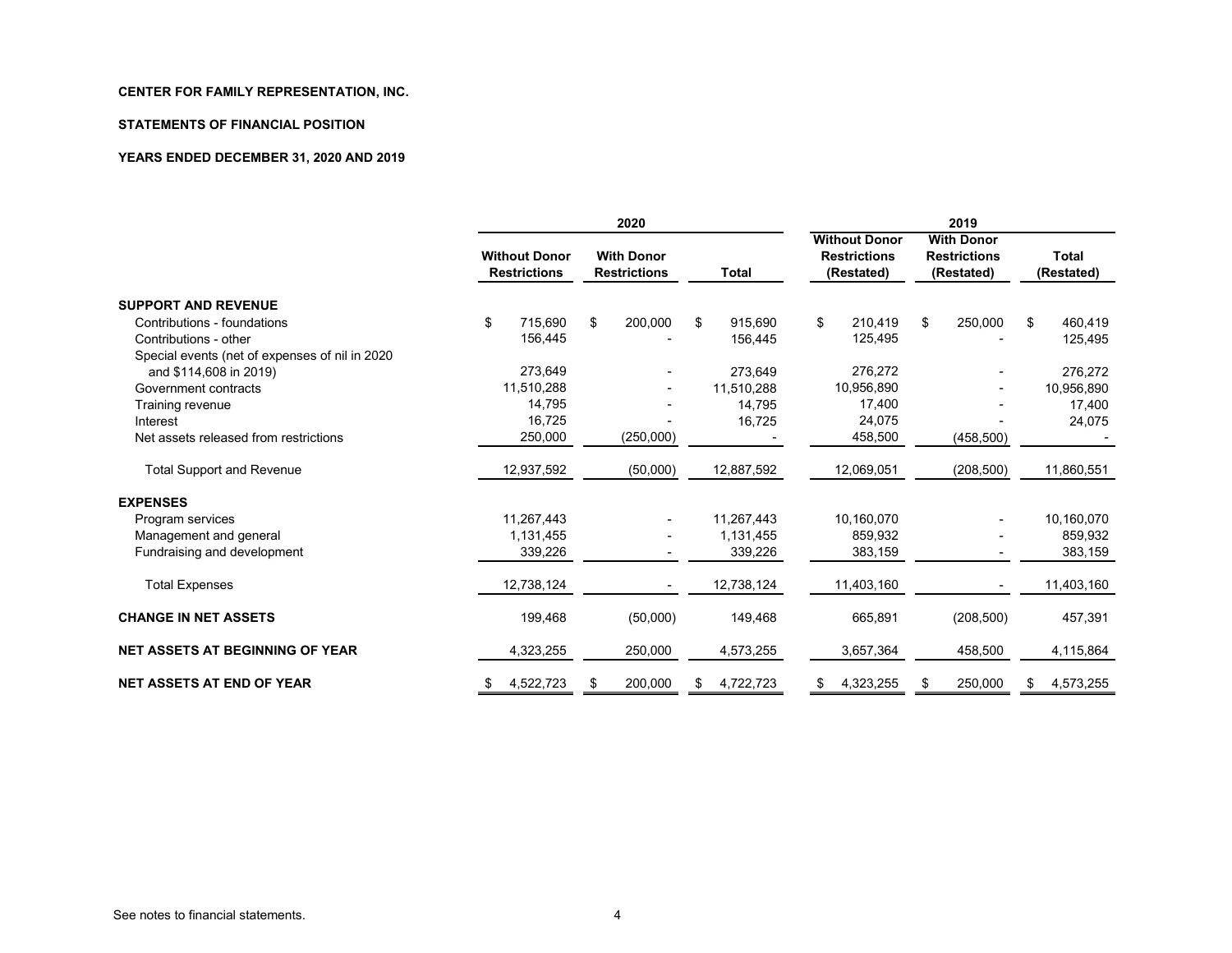#### **STATEMENTS OF FINANCIAL POSITION**

#### **YEARS ENDED DECEMBER 31, 2020 AND 2019**

|                                        |                            | 2020                             |                                                 |                         | 2019                                     |                                         |                                                               |                        |  |  |  |
|----------------------------------------|----------------------------|----------------------------------|-------------------------------------------------|-------------------------|------------------------------------------|-----------------------------------------|---------------------------------------------------------------|------------------------|--|--|--|
|                                        | Program<br><b>Services</b> | <b>Management</b><br>and General | <b>Fundraising</b><br>and<br><b>Development</b> | Total                   | Program<br><b>Services</b><br>(Restated) | Management<br>and General<br>(Restated) | <b>Fundraising</b><br>and<br><b>Development</b><br>(Restated) | Total                  |  |  |  |
| Salaries<br>Payroll taxes and benefits | 7,885,985<br>1,755,992     | \$<br>643,071<br>142,208         | 215,459<br>\$.<br>47,646                        | \$8,744,515<br>945,846, | 6,998,757<br>\$<br>1,374,177             | 507,714<br>\$<br>99,688                 | 250,409<br>\$<br>49,167                                       | 7,756,880<br>1,523,032 |  |  |  |
| Total salaries and related costs       | 9,641,977                  | 785,279                          | 263,105                                         | 10,690,361              | 8,372,934                                | 607,402                                 | 299,576                                                       | 9,279,912              |  |  |  |
| Professional fees                      | 118,680                    | 244,935                          | 1,382                                           | 364,997                 | 158,184                                  | 160,425                                 | 3,242                                                         | 321,851                |  |  |  |
| Occupancy                              | 764,875                    | 63,697                           | 18,556                                          | 847,128                 | 785,770                                  | 56,649                                  | 28,279                                                        | 870,697                |  |  |  |
| Case related expenses                  | 150,478                    |                                  |                                                 | 150,478                 | 224,672                                  |                                         |                                                               | 224,672                |  |  |  |
| Office supplies and expenses           | 18,024                     | 1,468                            | 492                                             | 19,984                  | 39,969                                   | 2,900                                   | 1,430                                                         | 44,299                 |  |  |  |
| Equipment and maintenance              | 71,626                     | 5,834                            | 1,955                                           | 79,415                  | 76,456                                   | 5,546                                   | 2,736                                                         | 84,738                 |  |  |  |
| Telephone                              | 222,564                    | 18,126                           | 6,073                                           | 246,763                 | 208,795                                  | 15,146                                  | 7,470                                                         | 231,411                |  |  |  |
| Research services and publications     | 64,559                     |                                  |                                                 | 64,559                  | 74,081                                   |                                         |                                                               | 74,081                 |  |  |  |
| Travel and conferences                 | 16,162                     |                                  | ٠                                               | 16,162                  | 50,342                                   |                                         |                                                               | 50,342                 |  |  |  |
| Insurance                              | 37,540                     |                                  |                                                 | 37,540                  | 38,356                                   |                                         |                                                               | 38,356                 |  |  |  |
| Fundraising                            |                            |                                  | 45,893                                          | 45,893                  |                                          |                                         | 38,795                                                        | 38,795                 |  |  |  |
| Other expenses                         | 96,094                     | 6,834                            |                                                 | 102,928                 | 84,924                                   | 8,557                                   |                                                               | 93,481                 |  |  |  |
| Depreciation and amortization          | 64,864                     | 5,282                            | 1,770                                           | 71,916                  | 45,587                                   | 3,307                                   | 1,631                                                         | 50,525                 |  |  |  |
| <b>TOTAL EXPENSES</b>                  | \$11,267,443               | 1,131,455<br>\$                  | 339,226<br>\$                                   | \$12,738,124            | \$10,160,070                             | 859,932<br>\$                           | 383,159<br>\$                                                 | \$11,403,160           |  |  |  |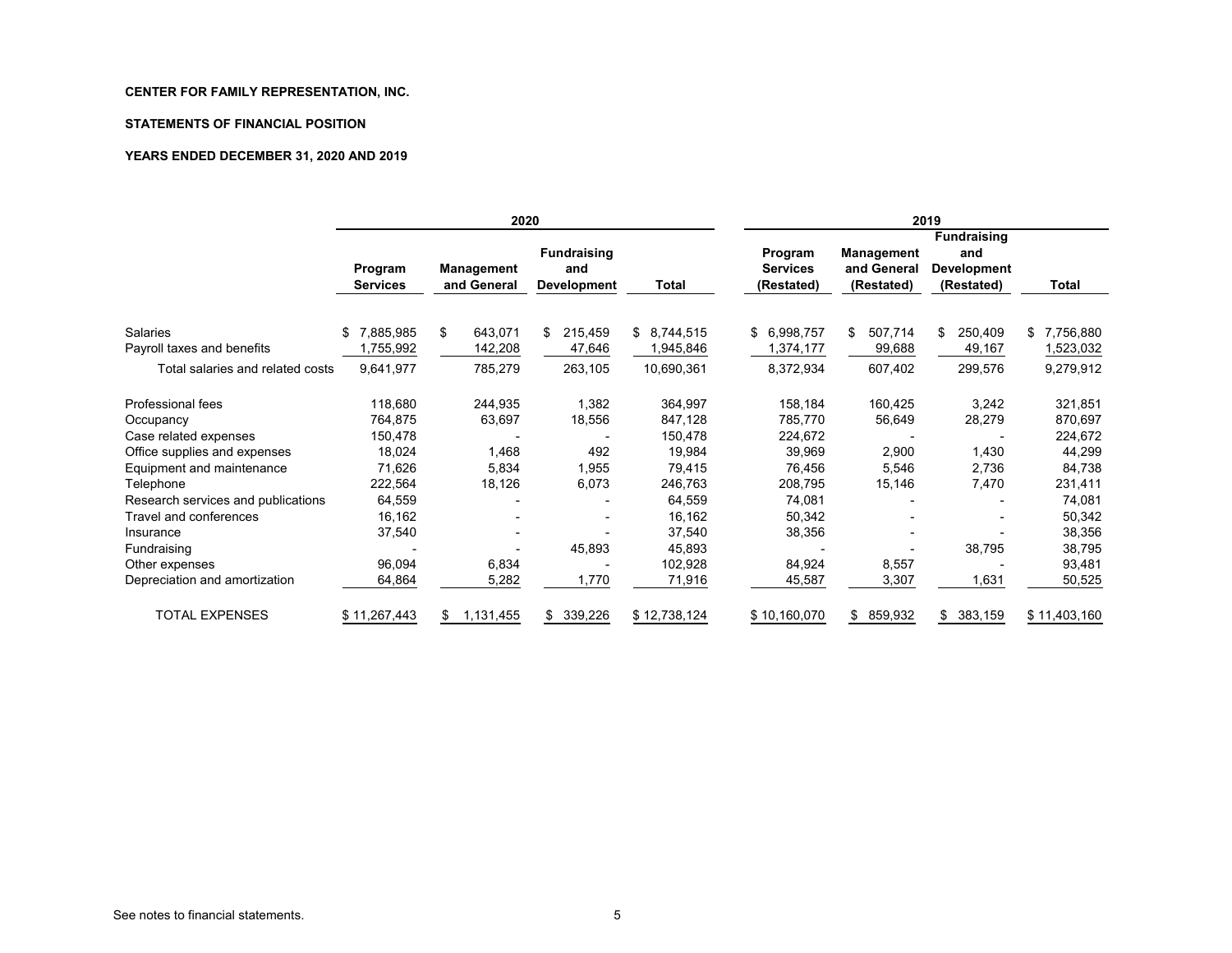# **STATEMENTS OF FINANCIAL POSITION**

# **YEARS ENDED DECEMBER 31, 2020 AND 2019**

|                                                      | 2020            | 2019 (Restated) |               |  |
|------------------------------------------------------|-----------------|-----------------|---------------|--|
| <b>CASH FLOWS FROM OPERATING ACTIVITIES:</b>         |                 |                 |               |  |
| Change in net assets                                 | \$<br>149,468   | \$              | 457,391       |  |
| Adjustments to reconcile change in net assets to     |                 |                 |               |  |
| net cash (used in) provided by operating activities: |                 |                 |               |  |
| Depreciation and amortization                        | 71,916          |                 | 50,525        |  |
| Changes in operating assets and liabilities:         |                 |                 |               |  |
| (Increase) decrease in assets:                       |                 |                 |               |  |
| Accounts receivable, net                             | (636, 789)      |                 | 3,522,741     |  |
| Contributions receivable                             | (103, 942)      |                 | 10,411        |  |
| Prepaid expenses and other assets                    | (2,361)         |                 | (21, 584)     |  |
| Increase (decrease) in liabilities:                  |                 |                 |               |  |
| Accrued expenses and other payables                  | 269,416         |                 | (28,909)      |  |
| Deferred rent                                        | (84, 334)       |                 | (75,077)      |  |
| Refundable advances                                  | 143,148         |                 | (1, 205, 195) |  |
| Net Cash (Used in) Provided by Operating Activities  | (193, 478)      |                 | 2,710,303     |  |
| <b>CASH FLOWS FROM INVESTING ACTIVITIES:</b>         |                 |                 |               |  |
| Purchases of investments                             | (26, 663)       |                 | (4,027,190)   |  |
| Proceeds from investments                            | 1,000,000       |                 |               |  |
| Property and equipment acquisitions                  | (193, 968)      |                 | (123, 693)    |  |
| Net Cash Provided by (Used in) Investing Activities  | 779,369         |                 | (4, 150, 883) |  |
| <b>CASH FLOWS FROM FINANCING ACTIVITIES:</b>         |                 |                 |               |  |
| Principal repayments of loan payable                 |                 |                 |               |  |
|                                                      |                 |                 | (2,303,368)   |  |
| Net Cash Provided by (Used in) Financing Activities  |                 |                 | (2,303,368)   |  |
| Net Change in Cash and Cash Equivalents              | 585,891         |                 | (3,743,948)   |  |
| CASH AND CASH EQUIVALENTS, BEGINNING OF YEAR         | 1,129,335       |                 | 4,873,283     |  |
| CASH AND CASH EQUIVALENTS, END OF YEAR               | \$<br>1,715,226 | \$              | 1,129,335     |  |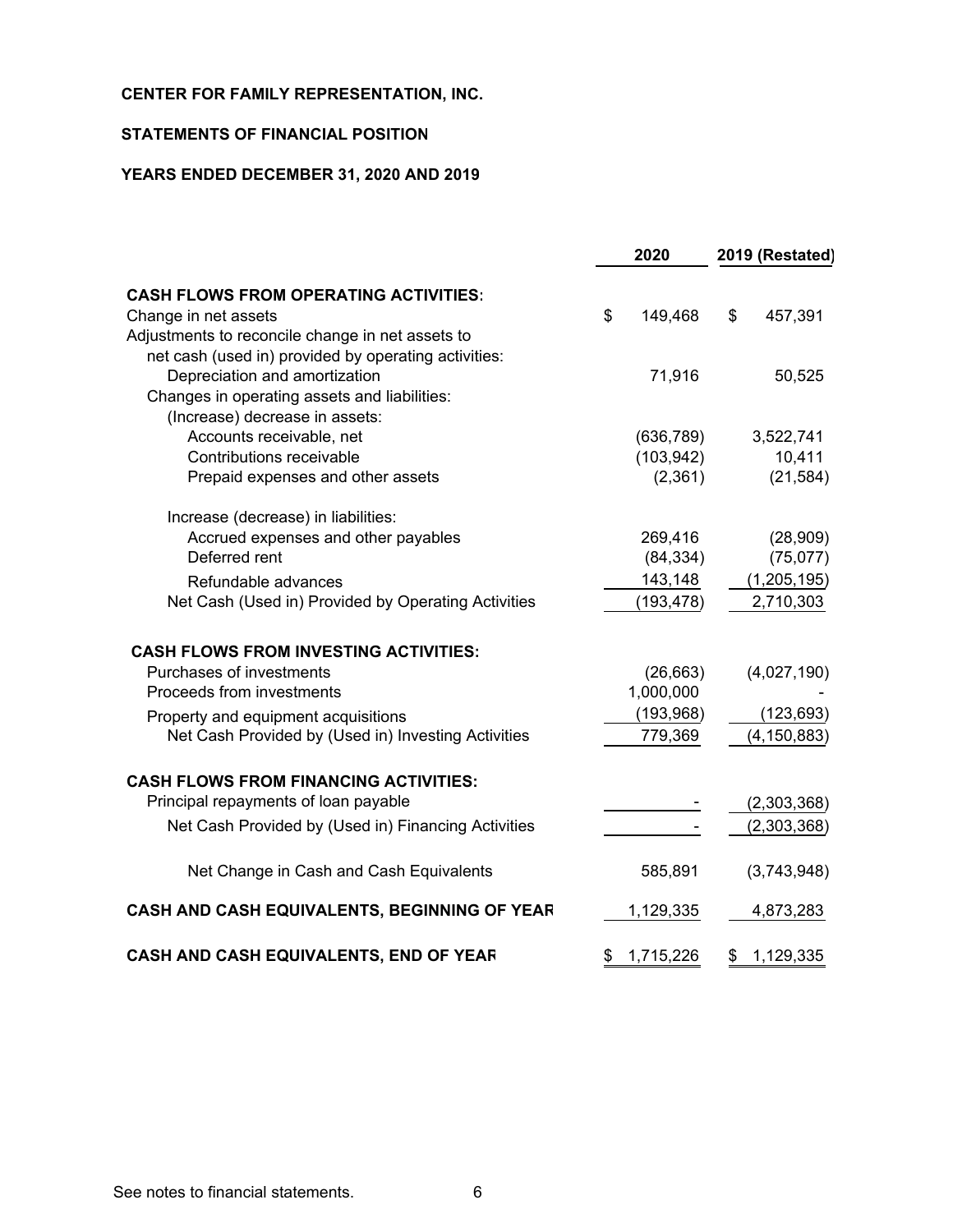# **NOTES TO FINANCIAL STATEMENTS**

# **DECEMBER 31, 2020 AND 2019**

# **1. ORGANIZATION AND NATURE OF ACTIVITIES**

The Center for Family Representation, Inc. (CFR) was founded in May 2002. CFR's mission is to support parents whose children are at risk of foster care and youth who are at risk of incarceration. CFR's clients are primarily Black and Brown and challenged by poverty and structural racism. The CFR model provides parents and youth with free legal representation and social work support and we employ system-impacted parents to further support clients. CFR also provides holistic, wrap around representation in criminal defense matters, immigration matters, housing and public benefits matters, and for parents seeking to improve employment opportunities by amending their state records. Recently we added 'Early Defense'–providing advocacy to parents facing a child welfare investigation and youth at risk of arrest. CFR also seeks to improve outcomes for parents and youth through advocacy and policy reform and through extensive training that we provide nationally.

CFR is organized under the Not-for-Profit Corporation Law of the State of New York and has been granted exemption from federal income tax pursuant to Section 501 (c)(3) of the Internal Revenue Code. CFR receives its principal revenue from government contracts and contributions.

# **2. SUMMARY OF SIGNIFICANT ACCOUNTING POLICIES**

# *Basis of Accounting*

CFR prepares its financial statements using the accrual basis of accounting in accordance with accounting principles generally accepted in the United States of America ("U.S. GAAP").

# *Recent Accounting Pronouncements*

Financial Accounting Standards Board ("FASB") Accounting Standards Update ("ASU") "Revenue from Contracts with Customers" (Topic 606) was adopted by CFR for the year ended December 31, 2020. The standard requires that revenue earned from the provision of services be recognized in amounts that reflect the consideration to which CFR expects to be entitled to in exchange for those services. This change had no impact on the change in net assets for the year ended December 31, 2020.

# *Use of Estimates*

The preparation of financial statements in conformity with U.S. GAAP requires management to make estimates and assumptions that affect certain reported amounts of assets and liabilities and disclosure of contingent assets and liabilities at the date of the financial statements and the reported amounts of revenues and expenses during the reporting period. Actual results could differ from those estimates.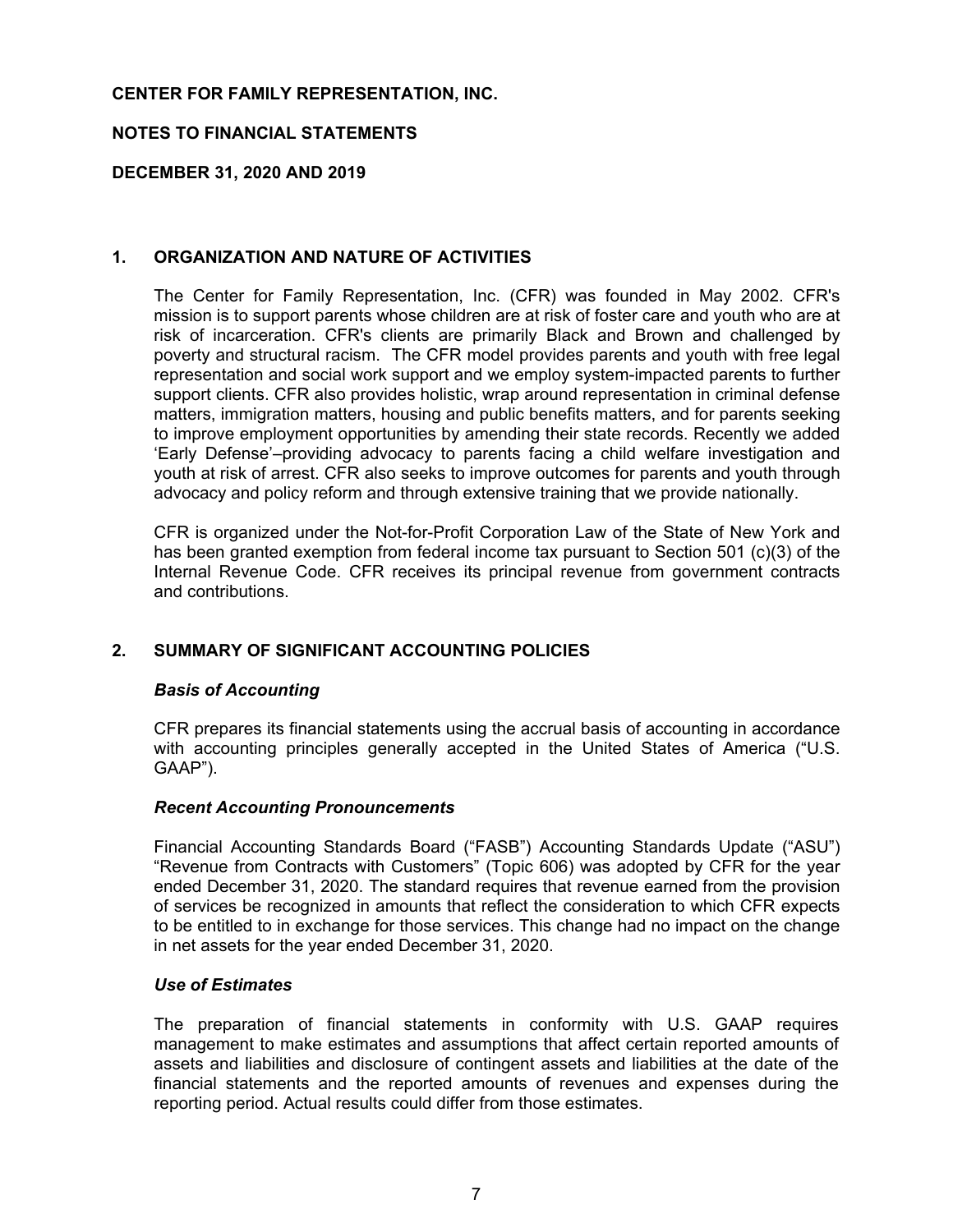# **NOTES TO FINANCIAL STATEMENTS - CONTINUED**

# **2. SUMMARY OF SIGNIFICANT ACCOUNTING POLICIES – CONTINUED**

#### *Fair Value Measurements*

Fair value is defined as the price that would be received to sell an asset or paid to transfer a liability in an orderly transaction between market participants at the measurement date. To increase the comparability of fair value measurements, a three-tier fair value hierarchy, which prioritizes the inputs used in the valuation methodologies, is as follows:

Level 1 - Valuations based on quoted prices for identical assets and liabilities in active markets.

Level 2 - Valuations based on observable inputs other than quoted prices included in Level 1, such as quoted prices for similar assets or liabilities in active markets, quoted prices for identical or similar assets and liabilities in markets that are not active, or other inputs that are observable or can be corroborated by observable market data.

Level 3 - Valuations based on unobservable inputs reflecting CFR's own assumptions, consistent with reasonably available assumptions made by other market participants. These valuations require significant judgment.

At December 31, 2020 and 2019, the fair value of CFR's financial instruments, including cash and cash equivalents, accounts receivable, contributions receivable, and accrued expenses and other payables, approximated book value due to the short maturity of these instruments.

Refer to Note 4 - Investments and Fair Value Measurements for assets measured at fair value.

#### *Cash and Cash Equivalents*

Cash and cash equivalents include all cash balances and highly liquid investments with an original maturity of three months or less when acquired, except for cash included in investments.

#### *Investments*

Investments are stated at fair value based on quoted market prices. Gains and losses on the sale of investments and investment income are recorded as operating activities and are recognized as increases and decreases in net assets without donor restrictions unless their use is restricted by donor stipulations. Interest and dividends from net assets with donor restrictions are recorded as additions to net assets with donor restrictions until the donors' restrictions are satisfied or those amounts are appropriated for expenditure by CFR in a manner consistent with current laws.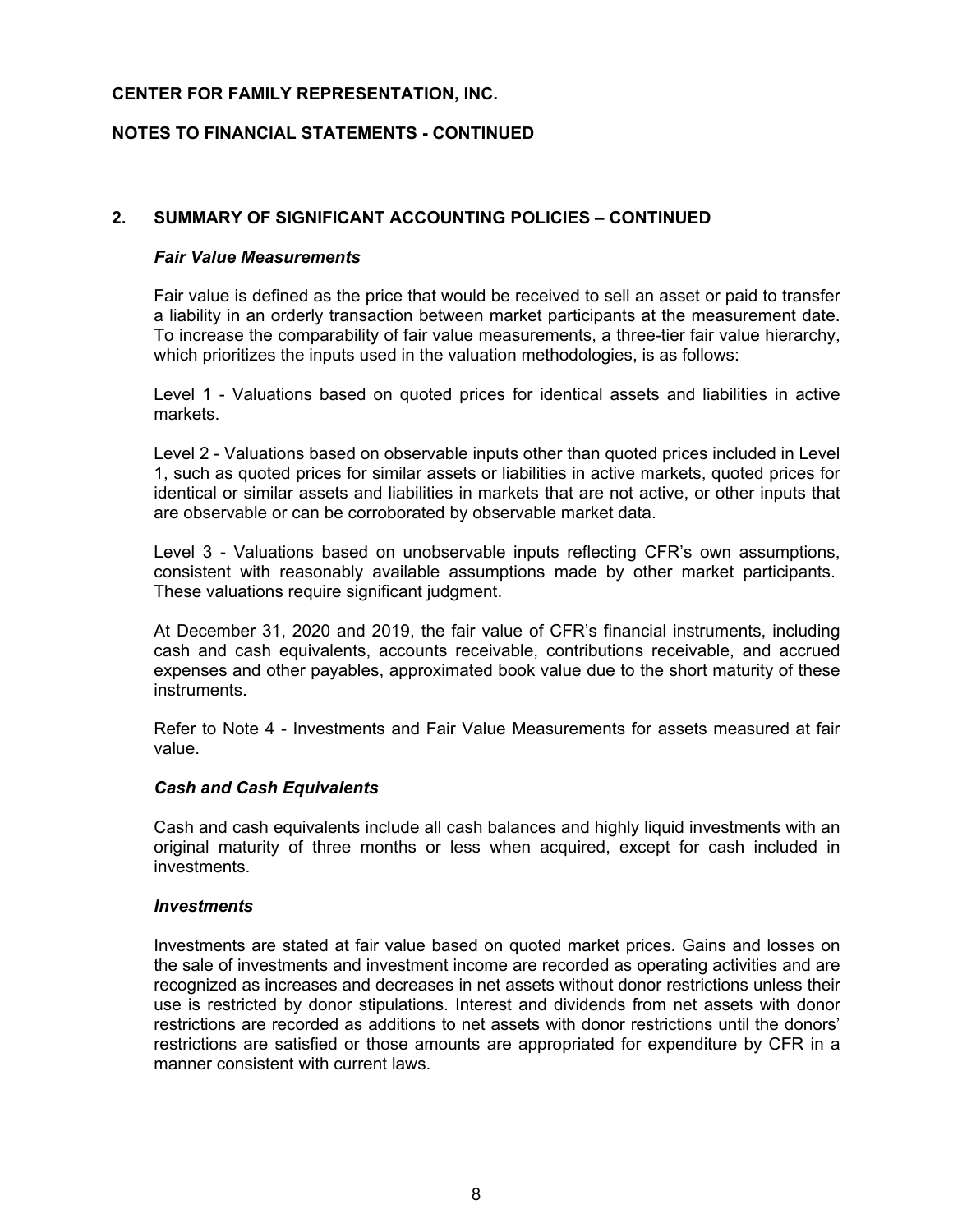# **NOTES TO FINANCIAL STATEMENTS - CONTINUED**

# **2. SUMMARY OF SIGNIFICANT ACCOUNTING POLICIES – CONTINUED**

#### *Contributions Receivable*

Contributions receivable consist of unconditional promises to give and are recognized as revenue in the year the promise is received. Unconditional promises to give that are expected to be collected within one year are recorded at net realizable value. Unconditional promises to give that are expected to be collected in future years are recorded at the present value of their estimated future cash flows.

# *Allowance for Doubtful Accounts*

CFR carries its receivables at cost less an allowance for doubtful accounts. CFR estimates the allowance based upon a review of outstanding receivables and historical collection information by customer. Normally, receivables are due within 30 days after the date of the invoice. Receivables more than one year old are considered past due. Receivables are written off when they are deemed to be uncollectible. CFR has determined that no allowance for doubtful accounts is necessary at December 31, 2020 and 2019. CFR does not accrue interest on past due receivables.

#### *Accounts Receivable, Revenues and Refundable Advances*

CFR records receivables and revenue from government contracts in the period that services are performed. Refundable advances consist of amounts received from government funding sources toward future services.

#### *Property and Equipment*

Property and equipment are stated at cost, less accumulated depreciation and amortization. Maintenance and repair costs are charged to expense as incurred, and cost of renewals and improvements are capitalized. CFR capitalizes property and equipment with a useful life of two years or more and cost of \$5,000 or more.

Depreciation and amortization are provided utilizing the straight-line method over the estimated useful lives of the respective assets as follows:

|                               | <b>Estimated Useful Lives</b> |
|-------------------------------|-------------------------------|
| <b>Furniture and fixtures</b> | 5 vears                       |
| Equipment                     | 3 years                       |
| Leasehold improvements        | 10 years                      |

Leasehold improvements are amortized over the shorter of the estimated useful life of the improvement or the remaining term of the lease.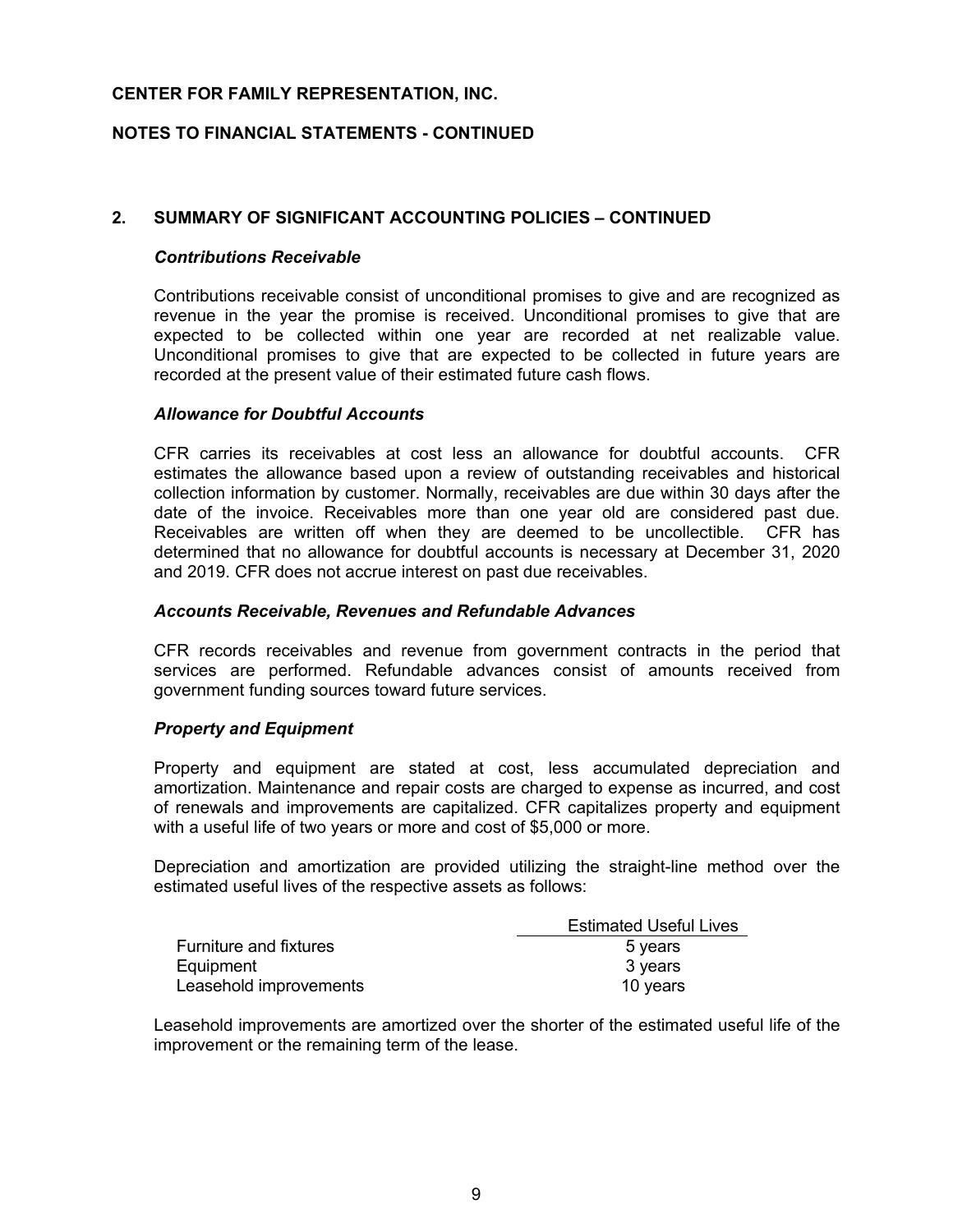# **NOTES TO FINANCIAL STATEMENTS - CONTINUED**

# **2. SUMMARY OF SIGNIFICANT ACCOUNTING POLICIES – CONTINUED**

#### *Contributions*

Contributions are provided to CFR either with or without restrictions placed on the gift by the donor. Revenues and net assets are separately reported to reflect the nature of those gifts – with or without donor restrictions. Unconditional contributions, including promises to give cash and other assets, are reported at fair value at the date the contribution is received. The value recorded for each contribution is recognized as follows:

| Nature of the Gift                                                                                       | Value Recognized                                                                                                              |
|----------------------------------------------------------------------------------------------------------|-------------------------------------------------------------------------------------------------------------------------------|
| Conditional gifts and grants, with or without restrictions                                               |                                                                                                                               |
| Gifts and grants that depend on CFR<br>overcoming a donor-imposed barrier to be<br>entitled to the funds | Not recognized until the gift becomes<br>unconditional, i.e., the donor-imposed<br>barrier is met                             |
| Unconditional gifts and grants, with or without restrictions                                             |                                                                                                                               |
| Received at date of gift - cash and other<br>assets                                                      | Fair value                                                                                                                    |
| Received at date of gift - property,<br>equipment and long-lived assets                                  | Estimated fair value                                                                                                          |
| Expected to be collected within one year                                                                 | Net realizable value                                                                                                          |
| Expected to be collected in future years                                                                 | Initially reported at fair value determined<br>using the discounted present value of<br>estimated future cash flows technique |

In addition to the amount initially recognized, revenue for unconditional gifts to be collected in future years is also recognized each year as the present-value discount is amortized using the level yield method.

When a donor stipulated time restriction ends or purpose restriction is accomplished, net assets with donor restrictions are reclassified to net assets without donor restrictions and reported in the statements of activities as net assets released from restrictions. Absent explicit donor stipulations for the period of time that long-lived assets must be held, expirations of restrictions for gifts of land, buildings, equipment and other long-lived assets are reported when those assets are placed in service. Purpose restricted contributions that originate in a given year and are released from restriction in the same year by meeting the donors' restricted purposes are reflected in net assets without donor restrictions.

Gifts and investment income that are originally restricted by the donor and for which the restriction is met in the same time period are recorded as revenue with donor restrictions and then released from restriction.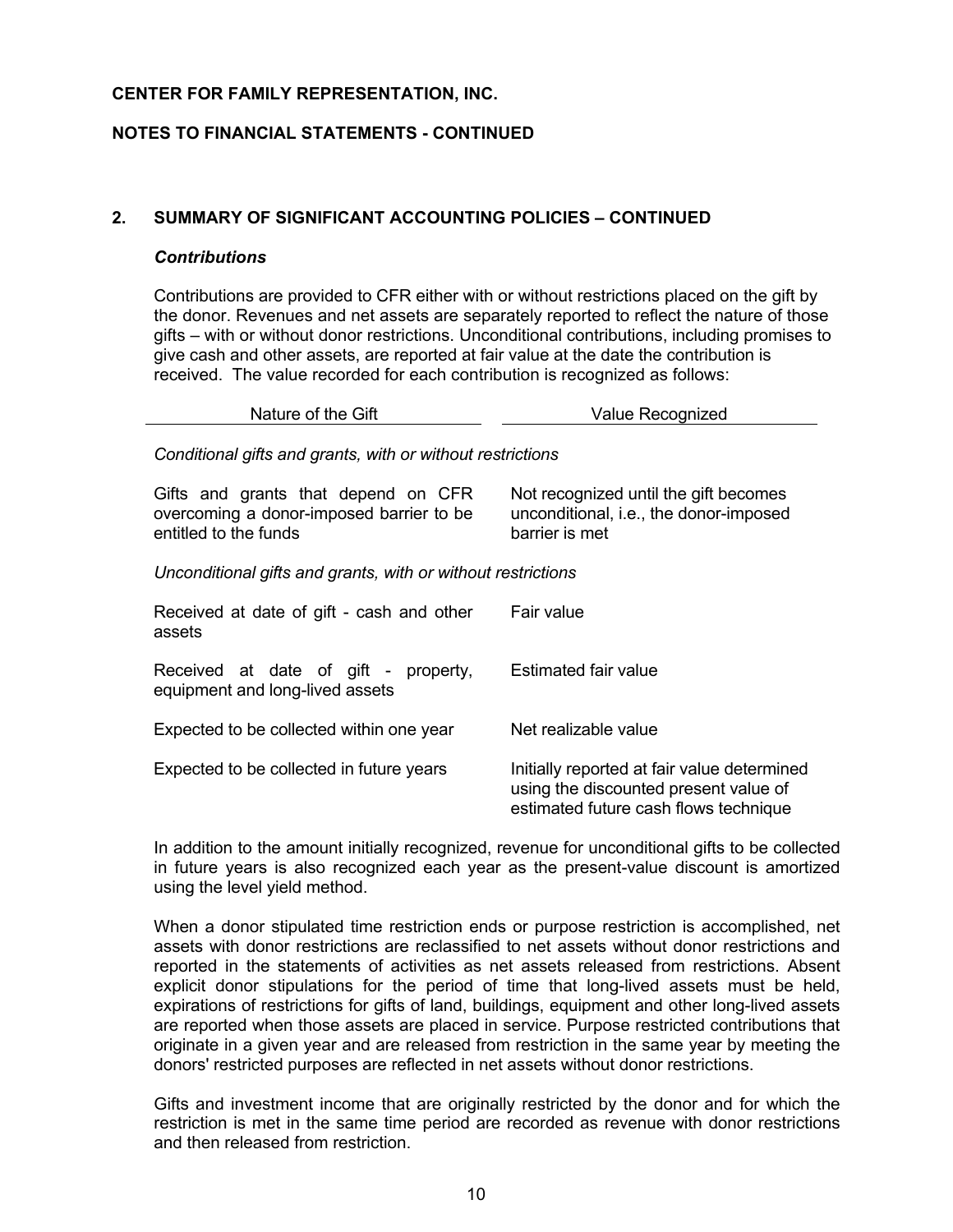# **NOTES TO FINANCIAL STATEMENTS - CONTINUED**

# **2. SUMMARY OF SIGNIFICANT ACCOUNTING POLICIES – CONTINUED**

#### *Net Assets*

Net assets without donor restrictions include funds having no restriction as to use or purpose imposed by donors. Net assets with donor restrictions are those whose use has been limited by donors to a specific time period or purpose.

#### *Functional Allocation of Expenses*

Costs incurred in providing CFR's various programs and other activities have been summarized on a functional basis in the statements of activities. Accordingly, certain costs have been allocated among the programs and supporting services benefited. Case related expenses, research services and publications, and travel and conference expenses are directly charged to program expenses. Expenses such as salaries, payroll taxes, and employee benefits are allocated on a time and effort basis. Expenses attributable to more than one functional expense category are allocated using a variety of cost allocation techniques such as percentage of employees in each office and department, and time and effort.

#### *Accounting for Uncertainty in Income Taxes*

CFR applies the provisions pertaining to uncertain tax provisions (FASB Accounting Standards Codification ("ASC") Topic 740) and has determined that there are no material uncertain tax positions that require recognition or disclosure in the financial statements. CFR believes it is no longer subject to income tax examinations for years prior to 2017.

#### *New Accounting Pronouncements*

#### *Accounting for Leases*

On February 25, 2016, the FASB issued ASU 2016-02, *Leases (Topic 842)*, which will require lessees to recognize a lease liability, which is a lessee's obligation to make lease payments arising from a lease, measured on a discounted basis; and a right-of-use asset, which is an asset that represents the lessee's right to use, or control the use of, a specified asset for the lease term. The standard is effective for nonpublic business entities for fiscal years beginning after December 15, 2020. On June 3, 2020, the FASB issued ASU 2020- 05, *Revenue from Contracts with Customers (Topic 606) and Leases (Topic 842): Effective Dates for Certain Entities*, which amends the effective dates of the standards on revenue (ASC 606) and leasing (ASC 842) to give immediate relief to certain entities as a result of the widespread adverse economic effects and business disruptions caused by the COVID-19 pandemic.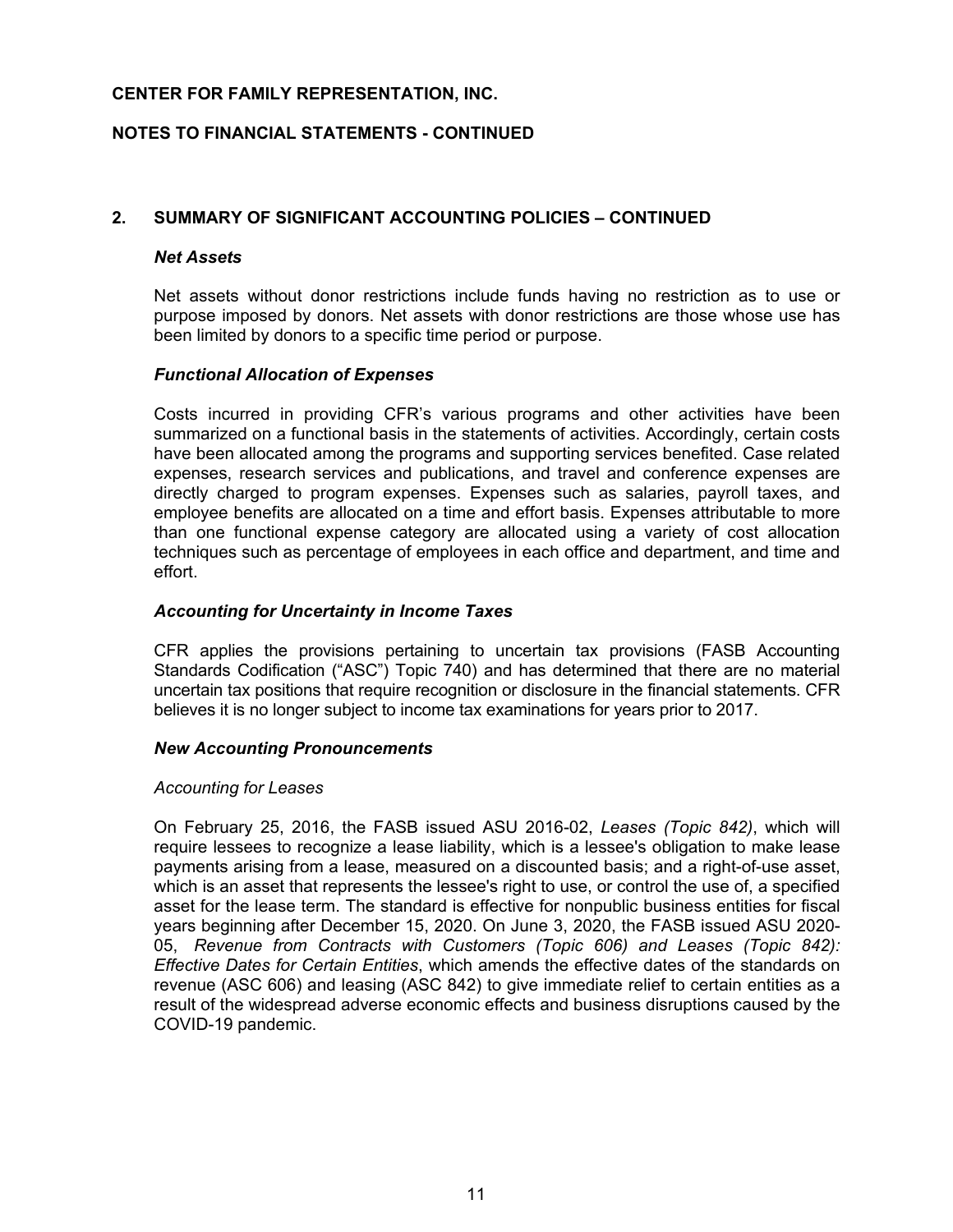# **NOTES TO FINANCIAL STATEMENTS - CONTINUED**

# **2. SUMMARY OF SIGNIFICANT ACCOUNTING POLICIES – CONTINUED**

#### *New Accounting Pronouncements - continued*

Under ASU 2020-05, FASB deferred the effective date of ASC 842 for private companies, private NFP entities, and public NFP entities. The deferrals apply only if those entities have not yet issued their financial statements (or made their financial statements available for issuance) as of June 3, 2020. For public entities, there are no changes to the effective date; the leasing standard is effective for fiscal years beginning after December 15, 2018, and interim periods therein. For public NFP entities, the leasing standard is effective for fiscal years beginning after December 15, 2019, and interim periods therein. For all other entities, the leasing standard is effective for fiscal years beginning after December 15, 2021, and interim periods within fiscal years beginning after December 15, 2022. Early adoption continues to be permitted in any interim or annual period. If an entity adopts the leasing standard in an interim period, it should reflect such early adoption as of the beginning of the annual period. Management is currently evaluating the impact of this ASU on its financial statements.

# **3. CONCENTRATIONS**

For the years ended December 31, 2020 and 2019, approximately 81% and 87%, respectively, of CFR's support and revenue was from one government funder. The funder is the New York City Mayor's Office of Criminal Justice ("MOCJ"), and the current contract with MOCJ expires on June 30, 2021.

CFR maintains its cash accounts in a commercial bank, which balances are insured by the Federal Deposit Insurance Corporation for up to \$250,000. From time to time, CFR's balances may exceed this limit. CFR has not experienced any losses in such accounts, and management believes that credit risk related to these accounts is minimal.

#### **4. INVESTMENTS AND FAIR VALUE MEASUREMENTS**

CFR measures its investments at fair value. Fair value is an exit price, representing the amount that would be received on the sale of an asset or that would be paid to transfer a liability in an orderly transaction between market participants. As a basis for considering such assumptions, a three-tier fair value hierarchy is used which prioritizes the inputs in the valuation methodologies in measuring fair value.

#### *Fair Value Hierarchy*

The methodology for measuring fair value specifies a hierarchy of valuation techniques based upon whether the inputs to those valuation techniques reflect assumptions other market participants would use based upon market data obtained from independent sources (observable inputs) or reflect CFR's own assumptions of market participant valuation (unobservable inputs).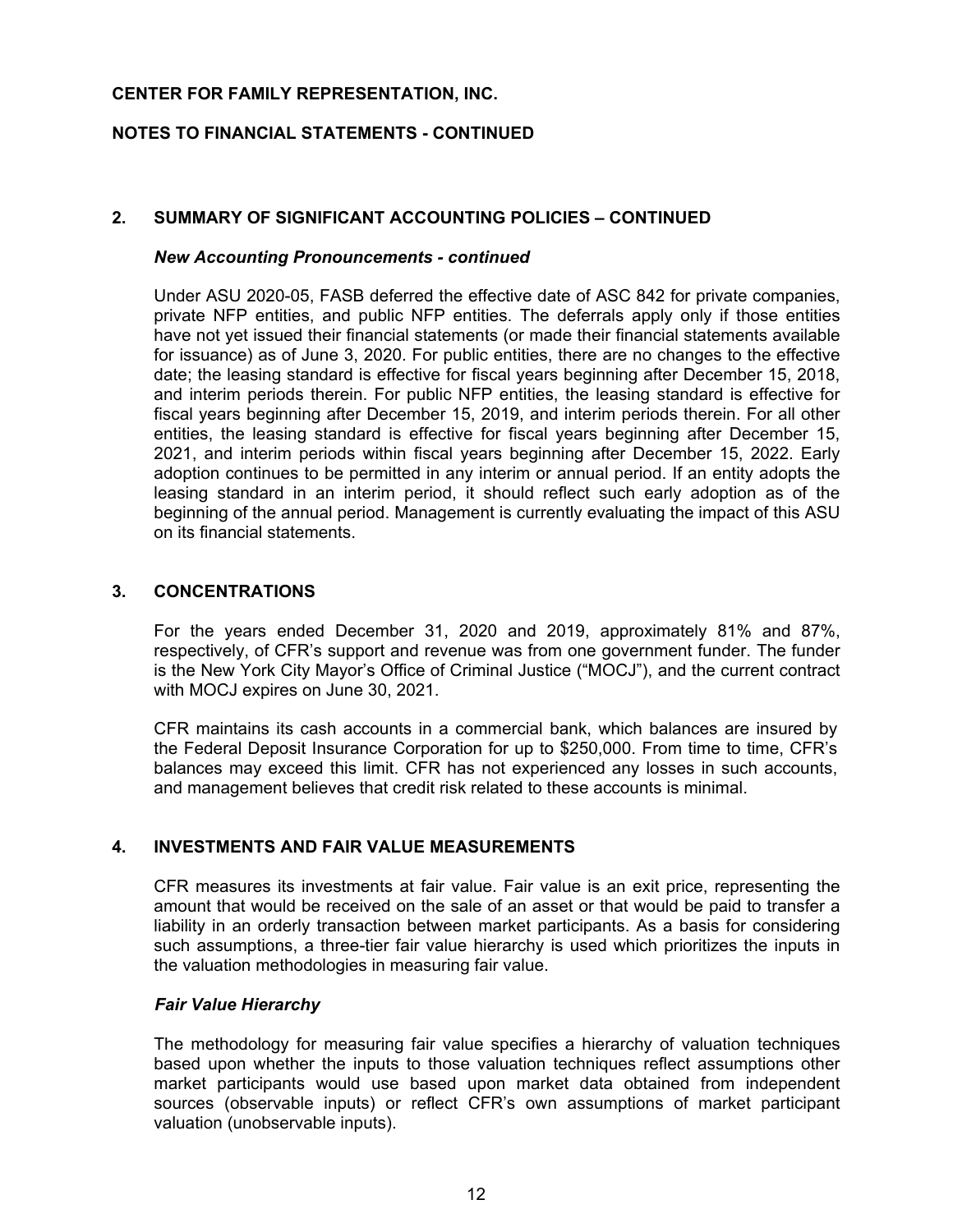# **NOTES TO FINANCIAL STATEMENTS - CONTINUED**

# **4. INVESTMENTS AND FAIR VALUE MEASUREMENTS – CONTINUED**

# *Items Measured at Fair Value on a Recurring Basis*

The following table presents CFR's assets that are measured at fair value on a recurring basis at December 31, 2020 and 2019:

|                           | Level 1      |    | Level 2 | Level 3 | <b>Total</b> |
|---------------------------|--------------|----|---------|---------|--------------|
| As of December 31, 2020   |              |    |         |         |              |
| Cash and cash equivalents | \$<br>54,016 | \$ |         | \$      | \$<br>54,016 |
| Equities                  |              |    |         |         |              |
| U.S. Treasuries           | 2,999,837    |    |         |         | 2,999,837    |
|                           | 3,053,853    | S  |         |         | \$3,053,853  |
| As of December 31, 2019   |              |    |         |         |              |
| Cash and cash equivalents | \$<br>29,575 | \$ |         | \$      | \$<br>29,575 |
| Equities                  | 6,535        |    |         |         | 6,535        |
| U.S. Treasuries           | 3,991,080    |    |         |         | 3,991,080    |
|                           | 4,027,190    |    |         |         | \$4,027,190  |

# **5. ACCOUNTS RECEIVABLE**

Accounts receivable consist of the following as of December 31, 2020 and 2019:

|                                                     | 2020        |   | 2019        |
|-----------------------------------------------------|-------------|---|-------------|
| <b>MOCJ</b>                                         | \$1,022,652 | S | 856,073     |
| NYS Division of Criminal Justice Services ("DCJS")  | 56,436      |   | 28,218      |
| NYS Office of Court Administration ("OCA")          | 542.870     |   | 222,331     |
| NYS Office of Children and Family Services ("OCFS") | 100,000     |   | 25,000      |
| The New York State Senate                           | 62,500      |   | 31,250      |
| Interest on Lawyer Account                          | 30,000      |   | 30,000      |
| NYC Council                                         | 9,850       |   |             |
| Other                                               | 5,358       |   | 5           |
|                                                     | \$1,829,666 |   | \$1,192,877 |

# **6. CONTRIBUTIONS RECEIVABLE**

Contributions receivable consist of the following as of December 31, 2020 and 2019:

|                                            | 2020                  | 2019 |
|--------------------------------------------|-----------------------|------|
| Unconditional promises to be collected in: |                       |      |
| Less than one year                         | \$ 246,536 \$ 142,594 |      |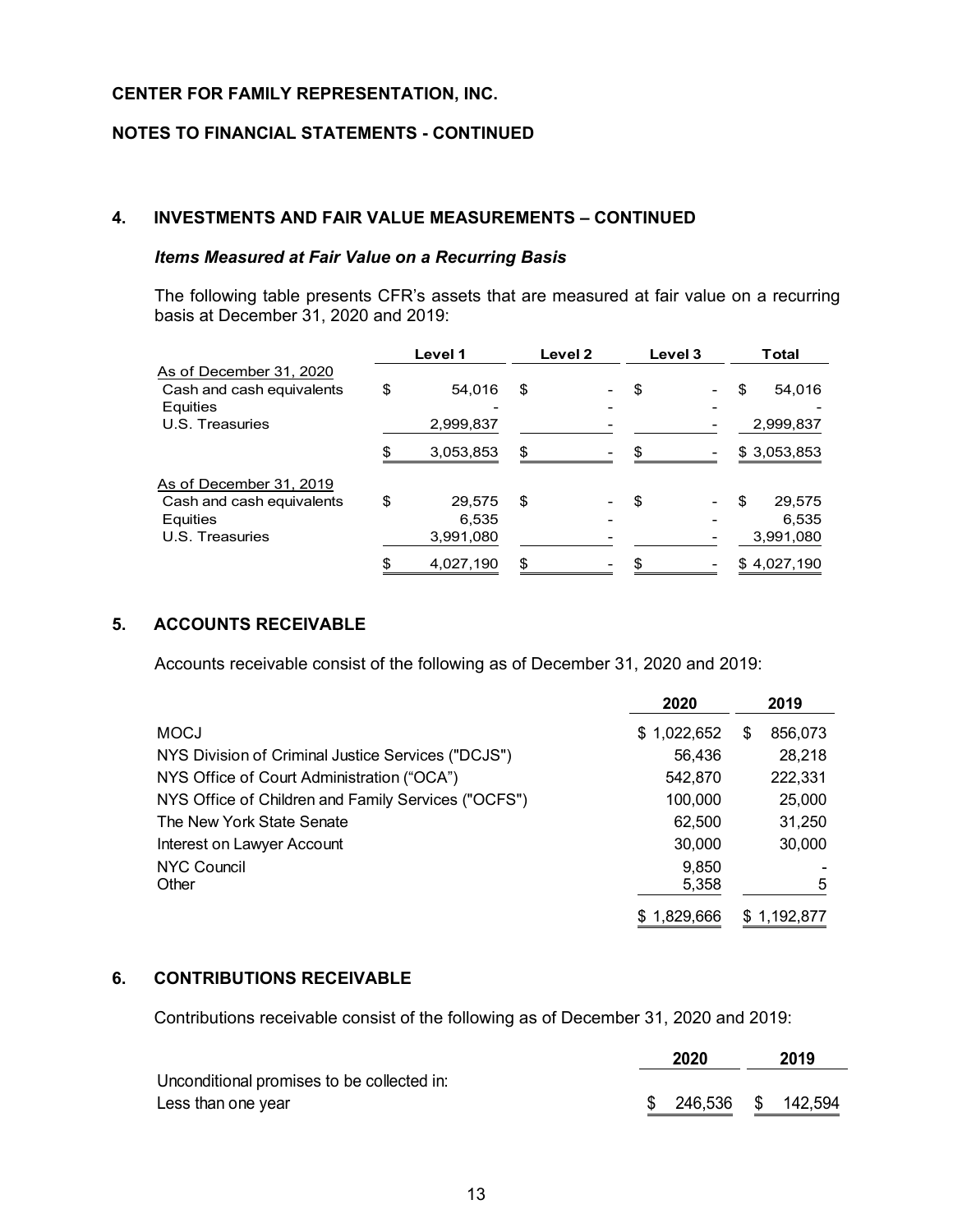# **NOTES TO FINANCIAL STATEMENTS - CONTINUED**

# **7. PROPERTY AND EQUIPMENT**

Property and equipment, consists of the following as of December 31, 2020 and 2019:

|                                                 | 2020          | 2019    |
|-------------------------------------------------|---------------|---------|
| Leasehold improvements                          | \$<br>559,142 | 480,123 |
| <b>Furniture and fixtures</b>                   | 203,107       | 203,107 |
| Equipment                                       | 182,305       | 67,356  |
|                                                 | 944,554       | 750,586 |
| Less: Accumulated depreciation and amortization | 490,097       | 418,181 |
|                                                 | 454,457       | 332,405 |

Depreciation and amortization expense for the years ended December 31, 2020 and 2019 was \$71,916 and \$50,525, respectively.

#### **8. LINE OF CREDIT**

CFR has established a bank line of credit with a current borrowing limit of \$450,000. As of December 31, 2020, there was no outstanding balance. Borrowings under this facility bear interest at the bank's LIBOR rate plus 3.25%. To secure this loan, the bank was granted a first priority security interest in all of CFR's assets. The line of credit has no maturity date and is due on demand.

# **9. COMMITMENTS**

CFR leases office space under operating leases that expire on various dates through September 2027. In May 20, 2021, CFR executed a lease renewal to extend the lease agreement until August 31, 2031.

Future minimum annual rental commitments under noncancellable rental lease obligations are as follows:

| <b>Years Ending December 31:</b> |               |  |
|----------------------------------|---------------|--|
| 2021                             | 637,945<br>\$ |  |
| 2022                             | 326,400       |  |
| 2023                             | 345,600       |  |
| 2024                             | 345,600       |  |
| 2025                             | 355,200       |  |
| Thereafter                       | 655,200       |  |
|                                  | \$2,665,945   |  |

Rent expense amounted to \$847,128 and \$870,697, respectively, for the years ended December 31, 2020 and 2019.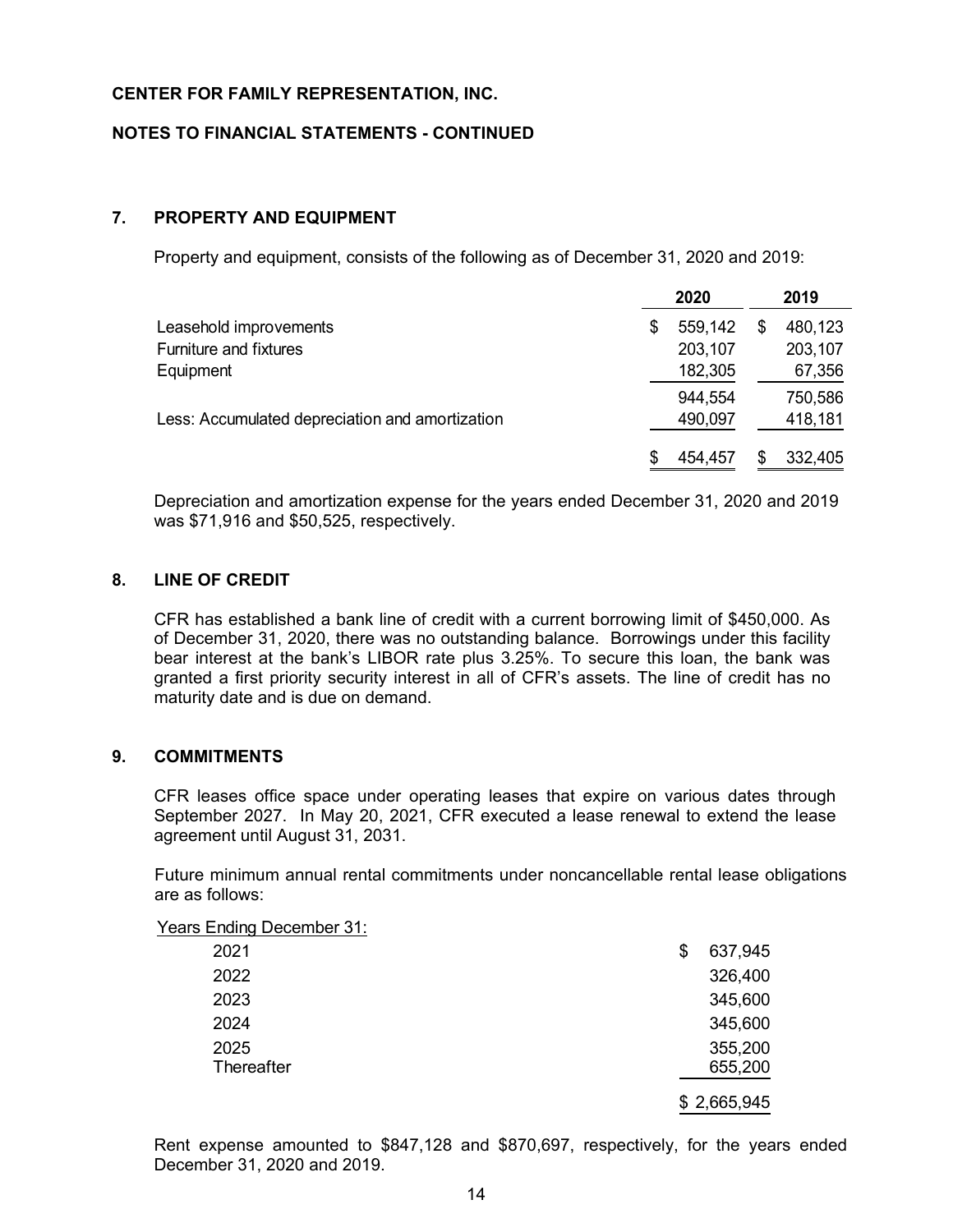#### **NOTES TO FINANCIAL STATEMENTS - CONTINUED**

#### **10. CONTINGENCIES**

A substantial amount of CFR's revenues are government reimbursements. Revenues and related expenses are subject to audit verification by the funding agencies. The accompanying financial statements make no provision for possible disallowances. Although such disallowances could be substantial in amount, in the opinion of management, any actual disallowances would be immaterial.

# **11. RESTATEMENT AND PRIOR PERIOD ADJUSTMENTS**

Net assets without donor restrictions at the beginning of 2019 have been adjusted to reflect deferred rent that had not been recorded in prior years in the amount of \$425,426, which decreased beginning net assets by \$500,503. In addition, the 2019 financial statements have been restated to reflect this correction.

The effect of the restatement on the change in net assets without donor restrictions and financial position as of and for the year ended December 31, 2019 are as follows:

|               |          | As previously |          |         |                       |            |
|---------------|----------|---------------|----------|---------|-----------------------|------------|
|               | reported |               | Restated |         | Over/(understatement) |            |
| Occupancy     | \$       | 945.774       | S        | 870.697 | S                     | 75.077     |
| Deferred rent |          | -             |          | 425.426 |                       | (425, 426) |
| Net Assets    |          | -             |          | ۰       |                       | 500,503    |

#### **12. NET ASSETS WITH DONOR RESTRICTIONS**

Net assets with donor restrictions at December 31, 2020 and 2019 were subject to the following restrictions:

|                                     | 2020          | 2019                   |
|-------------------------------------|---------------|------------------------|
| <b>Time Restricted</b>              | 200,000<br>\$ | 50,000<br>\$           |
| Home for Good*<br>Juvenile Justice* |               | 30,000<br>۰<br>170,000 |
|                                     |               | $\blacksquare$         |
| $+ - +$<br>.                        | 200,000       | 250,000<br>S           |

\*These items are also time restricted.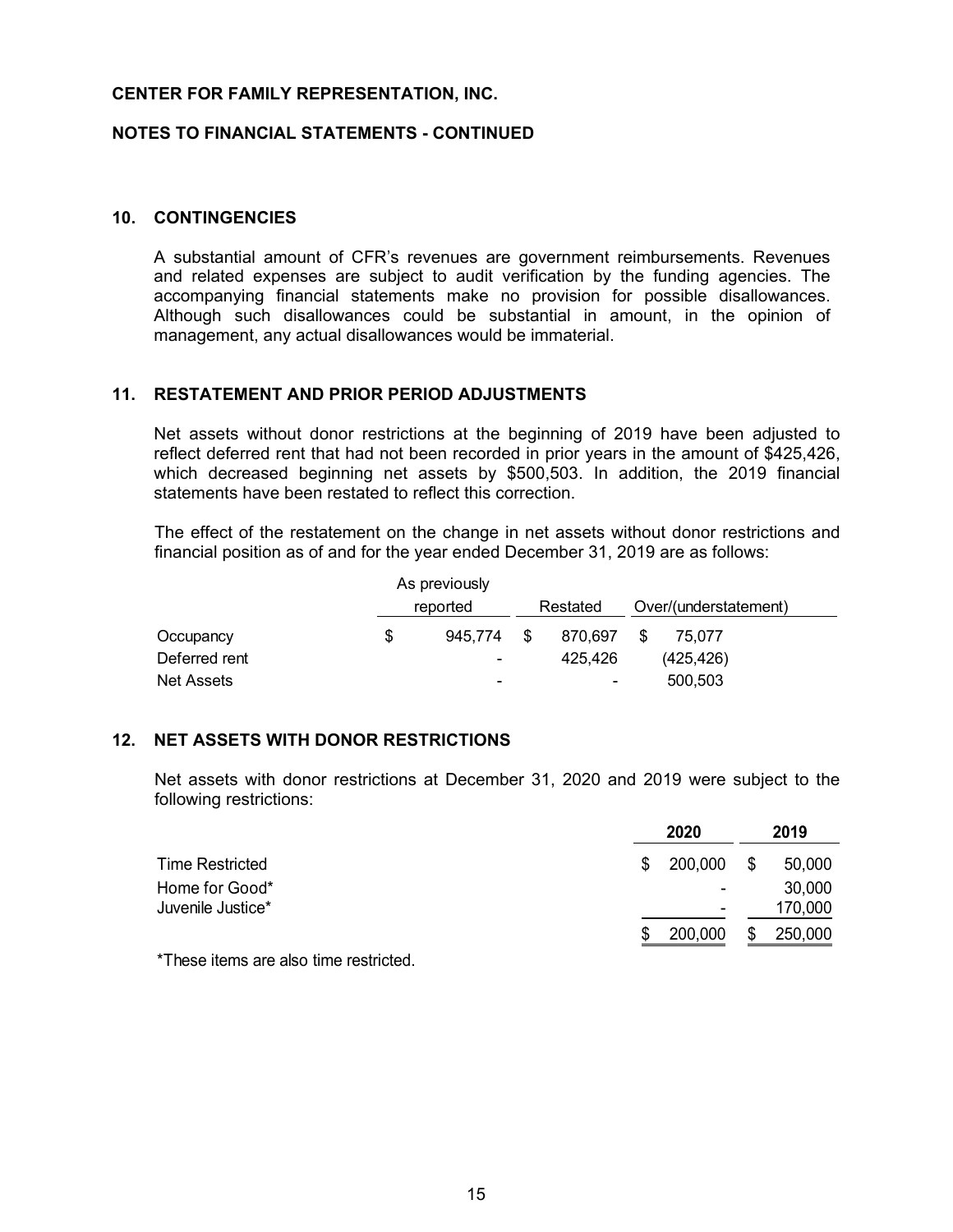#### **NOTES TO FINANCIAL STATEMENTS - CONTINUED**

#### **12. NET ASSETS WITH DONOR RESTRICTIONS – CONTINUED**

Net assets released from restrictions consisted of the following for the years ended December 31, 2020 and 2019:

|                           |   | 2020                     |    | 2019    |
|---------------------------|---|--------------------------|----|---------|
| Time Restricted           | S | 50,000                   | S  | 100,000 |
| Juvenile Justice          |   | 170,000                  |    |         |
| Home for Good             |   | 30,000                   |    | 328,500 |
| <b>Employee Self Care</b> |   | $\overline{\phantom{a}}$ |    | 30,000  |
|                           | S | 250,000                  | \$ | 458,500 |

#### **13. PENSION PLAN**

CFR provides a defined contribution plan for its employees. Contributions are discretionary as determined annually by the Board of Directors. Pension expense for the years ended December 31, 2020 and 2019 amounted to \$368,304 and \$256,078, respectively.

#### **14. FINANCIAL ASSETS AND LIQUIDITY RESOURCES**

CFR typically receives advances on its largest government contract, and thereafter receives contract payments monthly, thereby providing a steady inflow of funds during the year. CFR's expenditures are not subject to significant seasonal fluctuations.

CFR manages its liquidity by operating within a prudent range of financial soundness and stability, maintaining adequate liquid assets to fund near-term operating needs. To achieve these targets, management forecasts its future cash flows and monitors its liquidity monthly. CFR maintains a line of credit (see Note 8) and also is permitted to obtain loans from The Fund for The City of New York in the event that there are delays in payments from certain of its government contracts.

As of December 31, 2020 and 2019, financial assets and liquidity resources available within one year for general expenditures, such as operating expenses and purchases of property and equipment, were as follows:

|                                               | 2020        | 2019        |
|-----------------------------------------------|-------------|-------------|
| Cash and cash equivalents                     | \$1,715,226 | \$1,129,335 |
| Investments                                   | 3,053,853   | 4,027,190   |
| Accounts receivable, net                      | 1,829,666   | 1,192,877   |
| Contributions receivable                      | 246,536     | 142,594     |
|                                               | 6,845,281   | 6,491,996   |
| Net assets with donor restrictions            | (200,000)   | (250,000)   |
| Financial assets available to meet cash needs |             |             |
| for general expenditures within one year      | \$6,645,281 | \$6,241,996 |